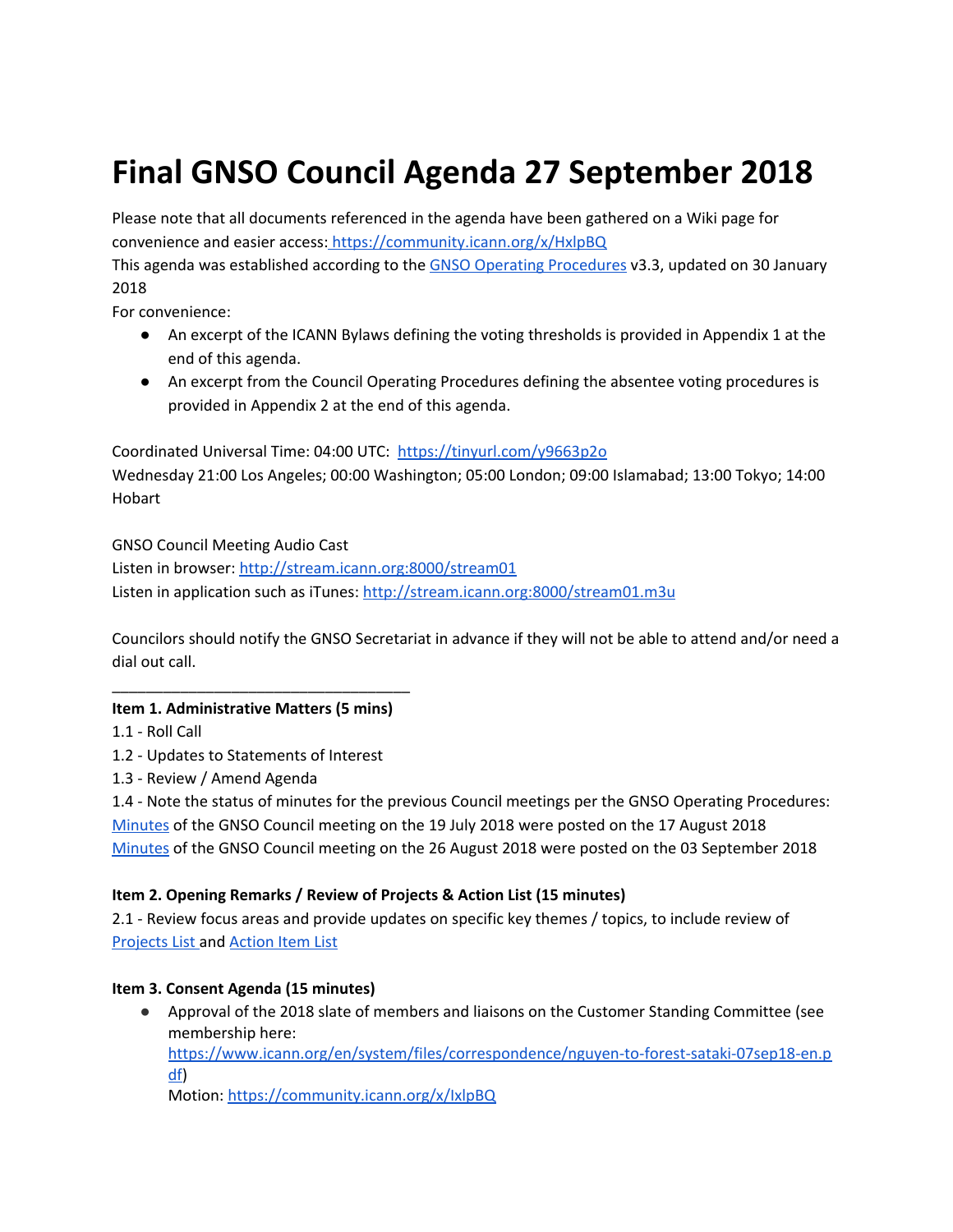- Approval of the approach for the CSC Effectiveness Review and for Donna Austin and Philippe Fouquart to represent the GNSO in this review. Motion: <https://community.icann.org/x/IxlpBQ>
- Acceptance of the Standing Committee on Budget and Operations' (SCBO) After Action Report.

### **Item 4: COUNCIL VOTE – Approval of the CCWG-Accountability WS2 Final Report (10 minutes)**

The Cross Community Working Group on Accountability, Work Stream 2 (CCWG-Accountability WS2), focused on addressing accountability topics that may be resolved after the IANA Stewardship Transition. In March of 2018, the CCWG-Accountability WS2 completed its [F](https://www.icann.org/en/system/files/files/ccwg-acct-ws2-final-27mar18-en.pdf)inal [Report,](https://www.icann.org/en/system/files/files/ccwg-acct-ws2-final-27mar18-en.pdf) for which it sought [public](https://www.icann.org/public-comments/ccwg-acct-ws2-final-2018-03-30-en) [comment.](https://www.icann.org/public-comments/ccwg-acct-ws2-final-2018-03-30-en) Comment received did not result in any substantive changes to the Final Report. On 24 June 2018, at ICANN62, the CCWG-Accountability WS2 held its final meeting, thus concluding its work.

The CCWG-Accountability WS2 anticipates that all of the chartering organizations must consider the recommendations and approve them prior to ICANN Board consideration and possible adoption. During its July 2018 meeting, the GNSO Council received an update from Co-Chair Thomas Rickert, who indicated that the CCWG-Accountability hopes that Chartering Organizations will adopt the Final Report prior to the ICANN63 meeting. Subsequently, the Council discussed the Final Report, to determine if there are any likely challenges anticipated in adopting the Final Report at its September Council meeting.

Here, the Council will vote to adopt the Final Report of the CCWG-Accountability WS2.

- 4.1 Presentation of [motion](https://community.icann.org/x/IxlpBQ) (Heather Forrest)
- 4.2 Council discussion
- 4.3 Council vote (voting threshold: simple majority)

*Taking this action is within the GNSO's remit as a Chartering Organization of the Cross Community Working Group on Enhancing ICANN Accountability.*

# **Item 5: COUNCIL VOTE – Adoption of the Final Report on the Protections for Certain Red Cross Names in All gTLDs Policy Amendment Process (15 minutes)**

Following discussions around possible ways of reconciling inconsistent GAC advice and GNSO policy recommendations relating to National Society names of the Red Cross Movement and the two names of the international components of the Movement [\(http://sched.co/9xr2\)](http://sched.co/9xr2)), the ICANN Board passed a resolution requesting that the GNSO Council initiate the process outlined in Section 16 of the GNSO's Policy Development Process (PDP) Manual, which sets forth the requisite steps for amending policy recommendations that have been approved by the GNSO Council but not yet approved by the ICANN Board [\(https://www.icann.org/resources/board-material/prelim-report-2017-03-16-en#2.e.i](https://www.icann.org/resources/board-material/prelim-report-2017-03-16-en#2.e.i))). The Board's request related to the 190 Red Cross National Society names and the two international movement names and a limited defined set of their variants.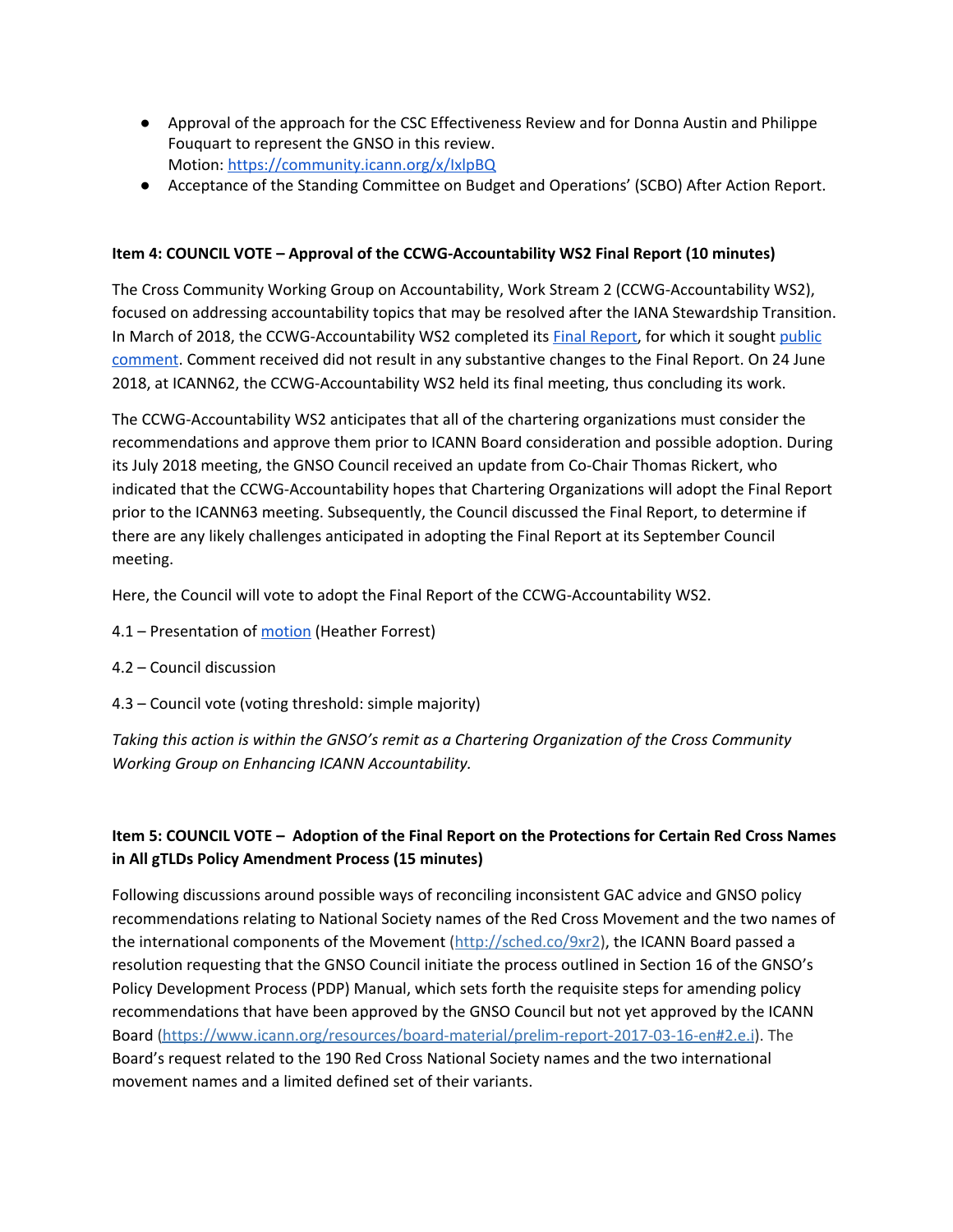On 03 May 2017, the Council [resolved](https://gnso.icann.org/en/council/resolutions#201705) to initiate the Section 16 process as requested by the Board, which resulted in the limited reconvening of the original PDP on Protection of IGO and INGO Identifiers in All gTLDs.

The Reconvened WG began its deliberations on 14 June 2017 and published its Initial Report on 21 June 2018. After considering comments received, the WG made changes as applicable and completed its Final Report, which it delivered to the GNSO Council on 6 August 2018. The GNSO Council considered the report on its 16 August 2018 meeting, but the motion was deferred to September.

Here, the Council will vote to adopt the Final Report of the Reconvened WG.

5.1 – Presentation of [motion](https://community.icann.org/x/IxlpBQ) (Heather Forrest)

#### 5.2 – Council discussion

5.2.1 - Does the Council believe that the PDP has addressed the issues that it was chartered to address (i.e. What questions/topics was the Working Group chartered to consider, did it consider those charter topics/questions, and did it do so in a legitimate way)?

5.2.2 - Has the PDP followed due process?

5.2.3 - Did the PDP Working Group address GAC advice on the topic?

5.3 – Council vote (voting threshold: Supermajority)

*Taking this action is within the GNSO's remit as outlined in ICANN's Bylaws as the GNSO 'shall be responsible for developing and recommending to the Board substantive policies relating to generic top-level domains and other responsibilities of the GNSO as set forth in these Bylaws' (Art.11.1). Furthermore, this action complies with the requirements set out in Annex A: GNSO Policy Development Process of the ICANN Bylaws.*

#### **Item 6: COUNCIL UPDATE – new gTLD Auction Proceeds CCWG (10 minutes)**

On 7 November 2016, the GNSO Council adopted the [charter](https://community.icann.org/x/DJjDAw) for the new gTLD Auction Proceeds Cross Community Working (CCWG), where it determined it would serve as a Chartering Organization. The objective of the CCWG is to develop a proposal(s) for consideration by the Chartering Organizations. The CCWG charter includes a series of guiding principles that the CCWG is expected to take into account and lists 11 charter questions for the CCWG to answer in the course of its work. The Council appointed GNSO members to the CCWG and Erika Mann as the GNSO co-chair to the CCWG.

The CCWG has met on a regular basis, generally every two weeks, and is currently in the process of finalizing its s Initial Report for publication.

Here, the Council will receive an update on the progress of the new gTLD Auction Proceeds CCWG .

6.1 - Council update (Erika Mann)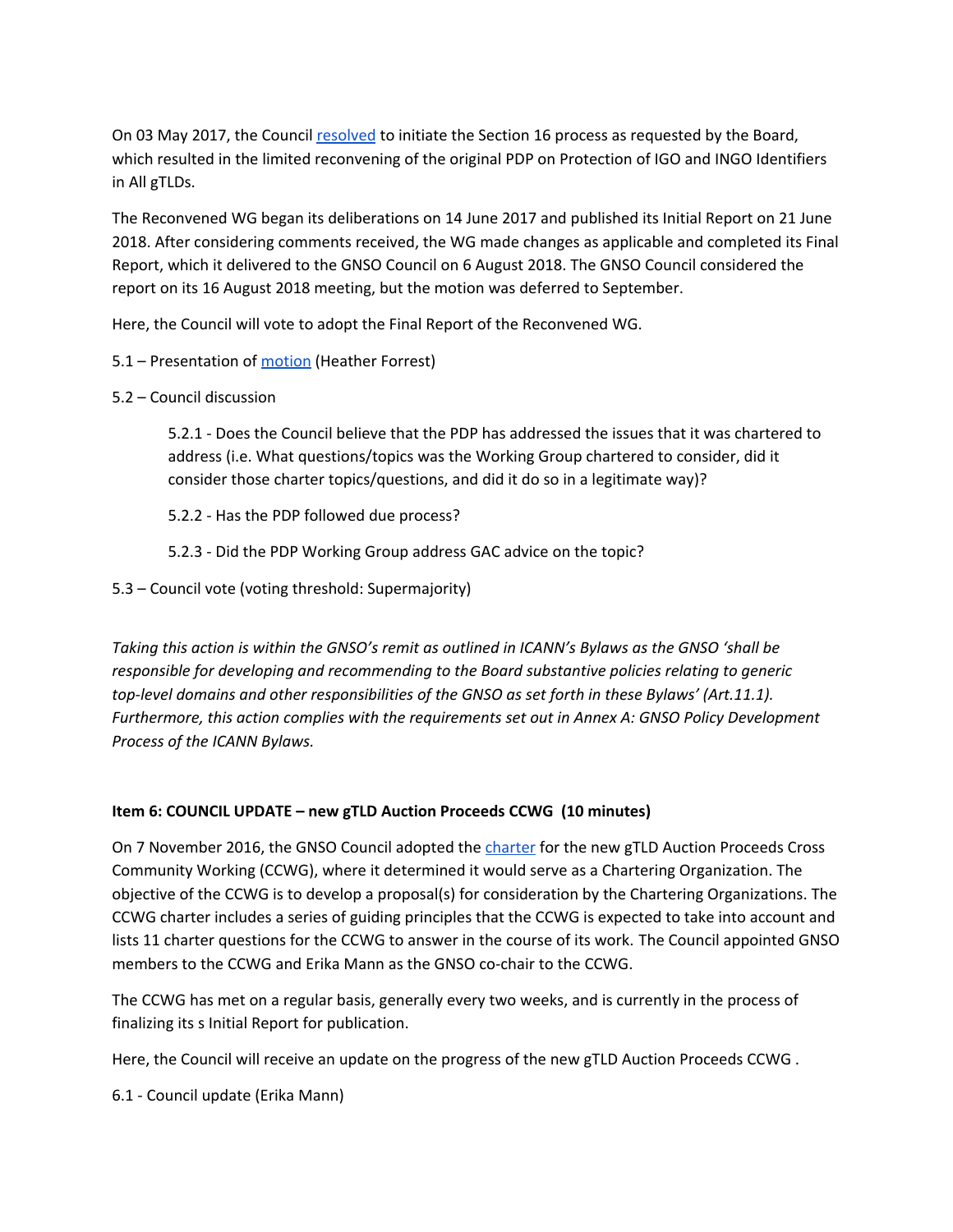6.2 - Council discussion

6.3 - Next steps

## **Item 7: COUNCIL UPDATE – Temporary Specification for Registration Data Expedited Policy Development Process - Recurring Update (15 minutes)**

On 19 July 2018, the GNSO Council [resolved](https://gnso.icann.org/en/council/resolutions#20180719-2) to initiate the Expedited Policy Development Process (EPDP) on the Temporary Specification for gTLD Registration Data and adopt the EPDP Team [Charter.](https://gnso.icann.org/sites/default/files/file/field-file-attach/temp-spec-gtld-rd-epdp-19jul18-en.pdf) Given the challenging timeline for the EPDP and the GNSO Council's role in managing the PDP process, the Council has agreed that including a recurring update on the EPDP for each Council meeting is prudent.

Here, the Council will receive an update from the GNSO Council liaison to the EPDP.

7.1 – Update (Rafik Dammak, GNSO Council liaison to the EPDP and EPDP vice-chair)

- 7.2 Council discussion
- 7.3 Next steps

## **Item 8: ANY OTHER BUSINESS (5 minutes)**

- 8.1 ICANN63 planning
- 8.2 Standing Selection Committee

\_\_\_\_\_\_\_\_\_\_\_\_\_\_\_\_\_\_\_\_\_\_\_\_\_\_\_\_\_\_\_\_

- 8.2.1 ATRT3 nomination review
- 8.2.2 Fellowship Program Input for two-year outreach and promotion goals and selection of ICANN Fellowship Program Selection Committee Members
- 8.4 Next steps for the IGO-INGO Curative Rights Protection Mechanisms PDP WG Final Report

Appendix 1: GNSO Council Voting Thresholds (ICANN Bylaws, Article 11, Section 11.3(i)) See [https://www.icann.org/resources/pages/governance/bylaws-en/#article11.](https://www.icann.org/resources/pages/governance/bylaws-en/#article11) Appendix 2: GNSO Council Absentee Voting Procedures (GNSO Operating Procedures, Section 4.4) See <https://gnso.icann.org/sites/default/files/file/field-file-attach/op-procedures-30jan18-en.pdf>

References for Coordinated Universal Time of 04:00 UTC Local time between March and October Summer in the NORTHERN hemisphere

California, USA (PDT) (-1 day) UTC-7 21:00 San José, Costa Rica (CST) (-1 day) UTC-6 22:00 New York/Washington DC, USA (EDT) UTC-4 00:00 Buenos Aires, Argentina (ART) UTC-3 01:00 Rio de Janeiro, Brazil (BRST) UTC-3 01:00

----------------------------------------------------------------------------